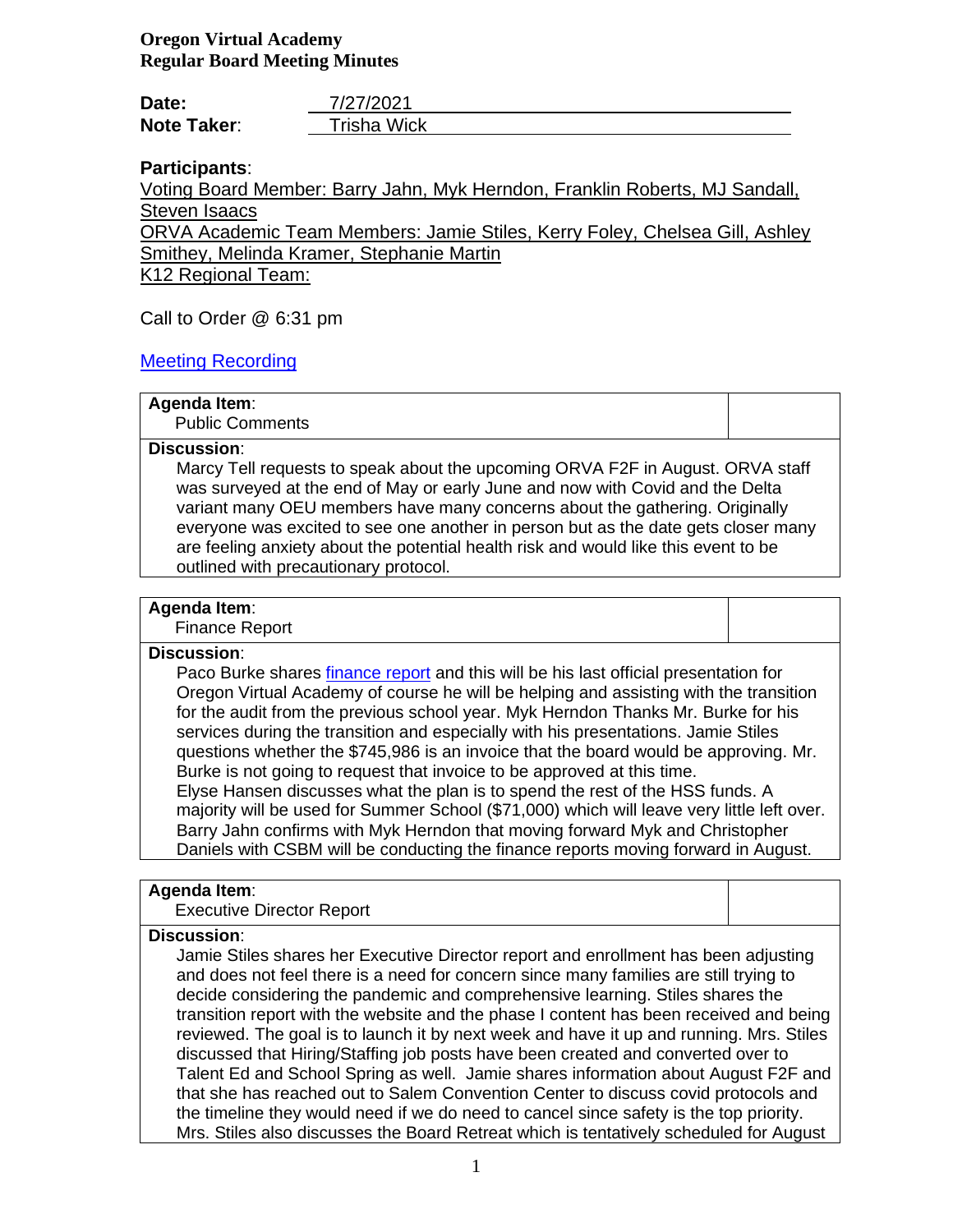$23<sup>rd</sup>$  prior to the staff coming together for the F2F. Jamie asks The Board if they would like to gather prior and have a half day meeting or what they had in mind. Barry Jahn explains they have not had a chance to discuss this. The Board will discuss the retreat date and back to Mrs. Stiles by the beginning of next week. Jamie shares the SST Differentiated Advisor Support Model and asks Mindy Kramer to share information about the model here. Mr. Herndon asks Mindy what it would entail to move 150 caseloads to 200. Mrs. Kramer explains she would need an additional advisor. Steven Isaacs asks Mindy if she could possibly send him some information on what she is doing with the learning coaches regarding the processes and what she is doing about helping the learning coaches. Mindy will get information to Mr. Isaacs. Next on Jamie's report is the Administrators Evaluation System since she wants to make sure there is that accountability and guidance and that the administrators will have smart goals and growth goals for their program so Chelsea Gill and Leanne Moll will share a presentation. Mrs. Gill shares that ORVA has always had a way to evaluate the teachers but there hasn't been anything in place to evaluate the administrators. Leanne Moll discusses an ORVA administrator's handbook that would provide structure and clarity regarding expectations and ongoing frequent feedback. Mrs. Gill explains what this can look like by a Review Year with self-assessments at the beginning and end of the year. Each administrator will set professional growth goals, student learning goals and have professional growth conferences as well as multiple observation and opportunities to provide artifacts to support their goals. During the evaluation cycle administrators will benefit from targeted conversations with the HOS and will be provided with opportunities for growth and analysis of their professional practice and if needed a probationary period for the first three years that and administrators is at ORVA. As far as administrators on an Non-Review Year administrators do not participate in observations or provide artifacts. They do have self-evaluations and do meet with the HOS in the middle of the year as well as an end of the year conference. Leanne Moll outlines what the standards will look like based on national standards around student eccentrics. Mrs. Gill shares that part of the handbook and what the administrators will required to submit to the head of school will be student learning and growth goals scoring rubric. Chelsea Gill asks if any Board members have any questions or comments. Franklin Roberts asks how many direct reports does Jamie have that will fall under this and are their any administrators that answer to someone other then Jamie that would fall under this administrator's handbook self-assessment? Mrs. Gill replies all member on the leadership team would all be evaluated and fall under Jamie Stiles (6 reports). Kerry foley does have an Assistant Principal so she would act in the form of Jamie for those evaluations for her Assistant Principal. Barry Jahn was impressed with the presentations and feels it will work well for ORVA and all systems that have been developed for us to be an independent school are in place. MJ Sandall asked Mrs. Gill if all six will begin on the same cycle starting this year for evaluation and Mrs. Gill replied that Is not something that has yet been discussed with Jamie and Jamie can be the one to make the choice who she wants to focus on. There will be changes just trying to adapt and evolve but is something that is needed. Mr. Herndon was wondering what the Boards part would be in this and like Jamie explained it will most likely come to the evaluation of salary placement. Mr. Herndon excited to see that this community-based education possible in a virtual environment. David Spitzer speaks about awaiting a quote from Dell since they need to make sure

to have a server that can be shipped out to ORVA. Mr. discussed the network update that has taken place with the sonic wall that will support the office as well as working on getting a quote to upgrade the band with from 25 mbps to be increased dramatically so when the multiple people at the office work virtually they will not experience lag or dropped meetings. Mr. Spitzer says that they are awaiting a couple addresses, but all computers are out and ahead of schedule. Student machines are already in his office and they are already working on them for next year. Microsoft licensing has been finalized for the upcoming teachers. Mr. Spitzer explains that he was able to get the licenses for under wholesale costs and for every faculty that we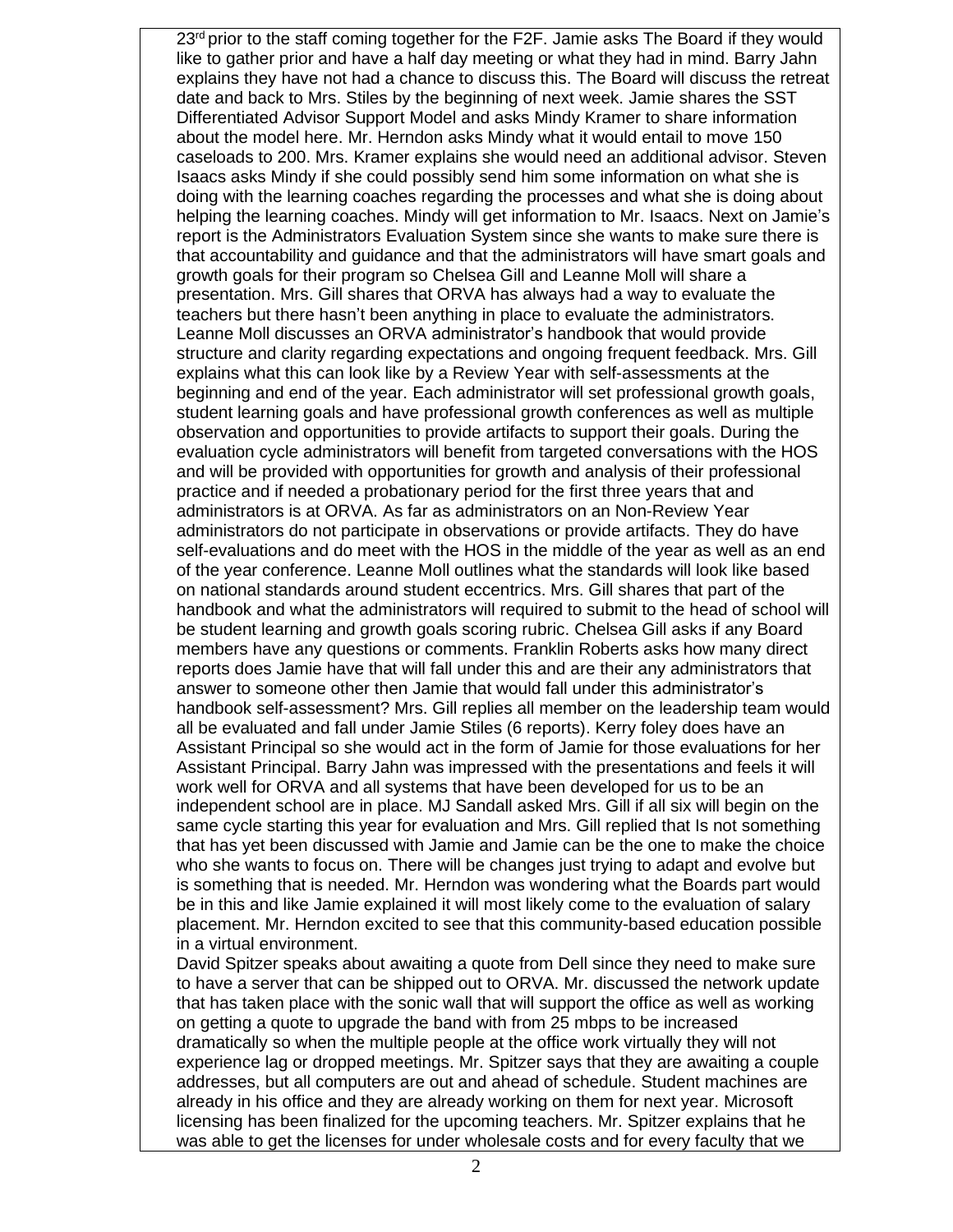have signed up we get 40 free student licenses. We will have licenses available for Adobe not just for teachers but students as well. As far as the project at the office they are trying to make the rack currently at the office more efficient, less power hungry and nimbler so that if a move is needed it'll be easier to move and will be upgraded to server 2019 which will meet FERPA regulations. Mr. Jahn asks what the process would be to move the ORVA board domain over to the other server? Mr. Spitzer explains that if they want to integrate that into the new Microsoft system then he would need a change over of emails as well as possibly using sky hook to see what the infrastructures are and make the transfer. Mr. Jahn will be in contact with Mr. Spitzer. Mr. Franklin would like to know about the new server that will be in the office and what services will that provide? Mr. Spitzer explains the current server provides domain services running an out-of-date directory. Mr. Spitzer hopes to report back with better Dell pricing at the next meeting.

## **Agenda Item**:

Consent Agenda Items

## **Discussion**:

K12 Invoice payment with be scratched so the board will be approving Meeting Minutes, Employee Travel and Expense Policy with a few revisions that have been made on meals and title from HOS to ED and SY 21-22 Calendar with the revision to recognize the new federal holiday Junetenth.

#### **Action:**

 Franklin Roberts makes a motion to pass the consent agenda items. Myk Herndon seconds the motion. Motion passes all in favor none opposed.

## **Agenda Item**:

Action Items

## **Discussion**:

Student Out of State Travel Policy which states student are to remain within state.

## **Action:**

 MJ Sandall would like to make a motion to approve the Student Out of State Policy. Franklin Roberts seconds the motion. Motion passes all in favor none opposed.

## **Agenda Item**:

Action Items

## **Discussion**:

ORVA Administrators Evaluation System

## **Action:**

 MJ Sandall would like to make a motion to approve the ORVA Administrators Evaluation System. Myk Herndon seconds the motion. Motion passes all in favor none opposed.

## **Agenda Item**:

Action Items

## **Discussion**:

ORVA Office Server Upgrade (Spitzer Tech). Barry Jahn explains this action item will be skipped until we get updated prices.

## **Action:**

No motion made